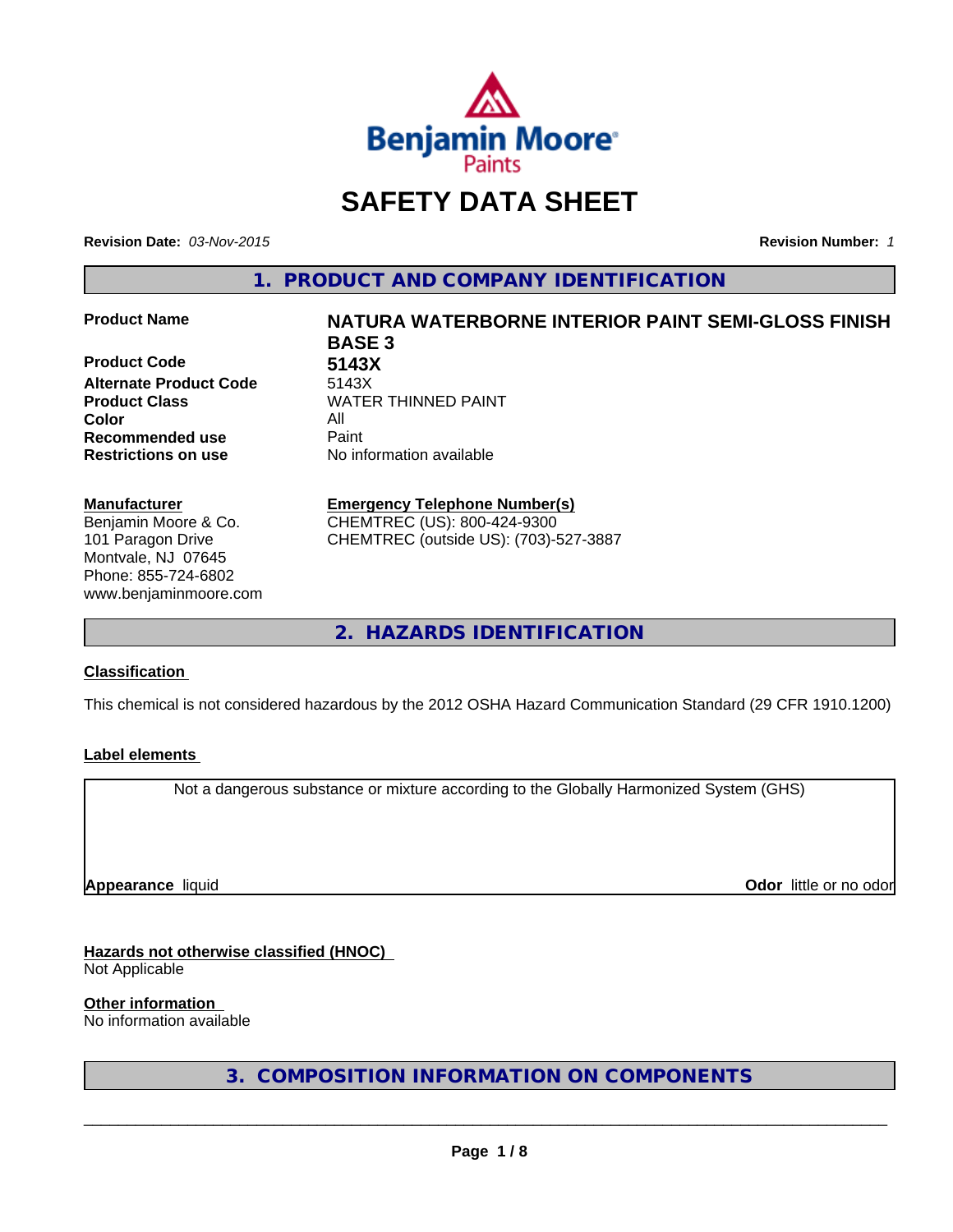| . .<br>Chemical Name   | <b>CAS-No</b>                                   | Weight %<br>(max |
|------------------------|-------------------------------------------------|------------------|
| <br>Kaolin             | 1332-58-7                                       |                  |
| --<br>Fitanium dioxide | $\sim$<br>-<br>$\sim$<br>. 346?<br>$2 - 5$<br>. |                  |

\_\_\_\_\_\_\_\_\_\_\_\_\_\_\_\_\_\_\_\_\_\_\_\_\_\_\_\_\_\_\_\_\_\_\_\_\_\_\_\_\_\_\_\_\_\_\_\_\_\_\_\_\_\_\_\_\_\_\_\_\_\_\_\_\_\_\_\_\_\_\_\_\_\_\_\_\_\_\_\_\_\_\_\_\_\_\_\_\_\_\_\_\_

|                                                  | 4. FIRST AID MEASURES                                                                              |
|--------------------------------------------------|----------------------------------------------------------------------------------------------------|
| <b>General Advice</b>                            | No hazards which require special first aid measures.                                               |
| <b>Eye Contact</b>                               | Rinse thoroughly with plenty of water for at least 15 minutes and consult a<br>physician.          |
| <b>Skin Contact</b>                              | Wash off immediately with soap and plenty of water removing all contaminated<br>clothes and shoes. |
| <b>Inhalation</b>                                | Move to fresh air. If symptoms persist, call a physician.                                          |
| Ingestion                                        | Clean mouth with water and afterwards drink plenty of water. Consult a physician<br>if necessary.  |
| <b>Most Important</b><br><b>Symptoms/Effects</b> | None known.                                                                                        |
| <b>Notes To Physician</b>                        | Treat symptomatically.                                                                             |
|                                                  |                                                                                                    |

**5. FIRE-FIGHTING MEASURES**

| <b>Suitable Extinguishing Media</b>                                                          | Use extinguishing measures that are appropriate to local<br>circumstances and the surrounding environment.                                   |  |
|----------------------------------------------------------------------------------------------|----------------------------------------------------------------------------------------------------------------------------------------------|--|
| <b>Protective Equipment And Precautions For</b><br><b>Firefighters</b>                       | As in any fire, wear self-contained breathing apparatus<br>pressure-demand, MSHA/NIOSH (approved or equivalent)<br>and full protective gear. |  |
| <b>Specific Hazards Arising From The Chemical</b>                                            | Closed containers may rupture if exposed to fire or<br>extreme heat.                                                                         |  |
| <b>Sensitivity To Mechanical Impact</b>                                                      | No.                                                                                                                                          |  |
| <b>Sensitivity To Static Discharge</b>                                                       | No.                                                                                                                                          |  |
| <b>Flash Point Data</b><br>Flash Point (°F)<br>Flash Point (°C)<br><b>Flash Point Method</b> | Not applicable<br>Not applicable<br>Not applicable                                                                                           |  |
| <b>Flammability Limits In Air</b>                                                            |                                                                                                                                              |  |
| <b>Lower Explosion Limit</b><br><b>Upper Explosion Limit</b>                                 | Not applicable<br>Not applicable                                                                                                             |  |
| <b>NFPA</b><br>Health: 1<br><b>Flammability: 0</b>                                           | <b>Instability: 0</b><br>Special: Not Applicable                                                                                             |  |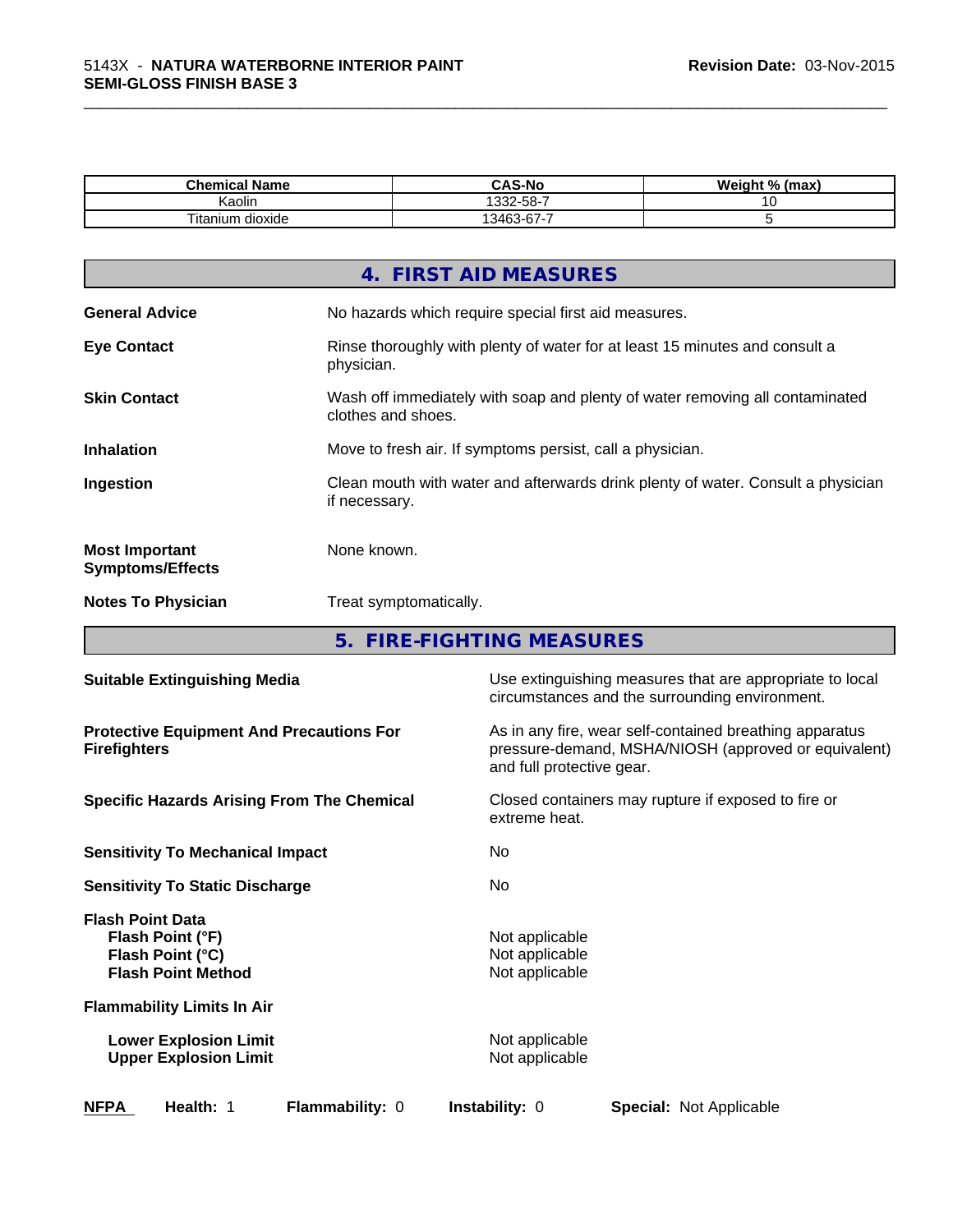#### **NFPA Legend**

- 0 Not Hazardous
- 1 Slightly
- 2 Moderate
- 3 High
- 4 Severe

*The ratings assigned are only suggested ratings, the contractor/employer has ultimate responsibilities for NFPA ratings where this system is used.*

\_\_\_\_\_\_\_\_\_\_\_\_\_\_\_\_\_\_\_\_\_\_\_\_\_\_\_\_\_\_\_\_\_\_\_\_\_\_\_\_\_\_\_\_\_\_\_\_\_\_\_\_\_\_\_\_\_\_\_\_\_\_\_\_\_\_\_\_\_\_\_\_\_\_\_\_\_\_\_\_\_\_\_\_\_\_\_\_\_\_\_\_\_

*Additional information regarding the NFPA rating system is available from the National Fire Protection Agency (NFPA) at www.nfpa.org.*

|                                  | 6. ACCIDENTAL RELEASE MEASURES                                                                                                                                                   |
|----------------------------------|----------------------------------------------------------------------------------------------------------------------------------------------------------------------------------|
| <b>Personal Precautions</b>      | Avoid contact with skin, eyes and clothing. Ensure adequate ventilation.                                                                                                         |
| <b>Other Information</b>         | Prevent further leakage or spillage if safe to do so.                                                                                                                            |
| <b>Environmental Precautions</b> | See Section 12 for additional Ecological Information.                                                                                                                            |
| <b>Methods For Clean-Up</b>      | Soak up with inert absorbent material. Sweep up and shovel into suitable<br>containers for disposal.                                                                             |
|                                  | 7. HANDLING AND STORAGE                                                                                                                                                          |
| <b>Handling</b>                  | Avoid contact with skin, eyes and clothing. Avoid breathing vapors, spray mists or<br>sanding dust. In case of insufficient ventilation, wear suitable respiratory<br>equipment. |
| <b>Storage</b>                   | Keep container tightly closed. Keep out of the reach of children.                                                                                                                |
| <b>Incompatible Materials</b>    | No information available                                                                                                                                                         |
|                                  |                                                                                                                                                                                  |

# **8. EXPOSURE CONTROLS / PERSONAL PROTECTION**

### **Exposure Limits**

| <b>Chemical Name</b> | <b>ACGIH</b>              | OSHA                             |
|----------------------|---------------------------|----------------------------------|
| Kaolin               | 2 mg/m <sup>3</sup> - TWA | 15 mg/m <sup>3</sup> - TWA total |
|                      |                           | $5 \text{ ma/m}^3$ - TWA         |
| Titanium dioxide     | 10 mg/m $3$ - TWA         | 15 mg/m <sup>3</sup> - TWA       |

#### **Legend**

ACGIH - American Conference of Governmental Industrial Hygienists Exposure Limits OSHA - Occupational Safety & Health Administration Exposure Limits N/E - Not Established

**Engineering Measures** Ensure adequate ventilation, especially in confined areas.

| <b>Personal Protective Equipment</b> |                                                                                                                                     |
|--------------------------------------|-------------------------------------------------------------------------------------------------------------------------------------|
| <b>Eye/Face Protection</b>           | Safety glasses with side-shields.                                                                                                   |
| <b>Skin Protection</b>               | Protective gloves and impervious clothing.                                                                                          |
| <b>Respiratory Protection</b>        | In case of insufficient ventilation wear suitable respiratory equipment.                                                            |
| <b>Hygiene Measures</b>              | Avoid contact with skin, eyes and clothing. Remove and wash contaminated<br>clothing before re-use. Wash thoroughly after handling. |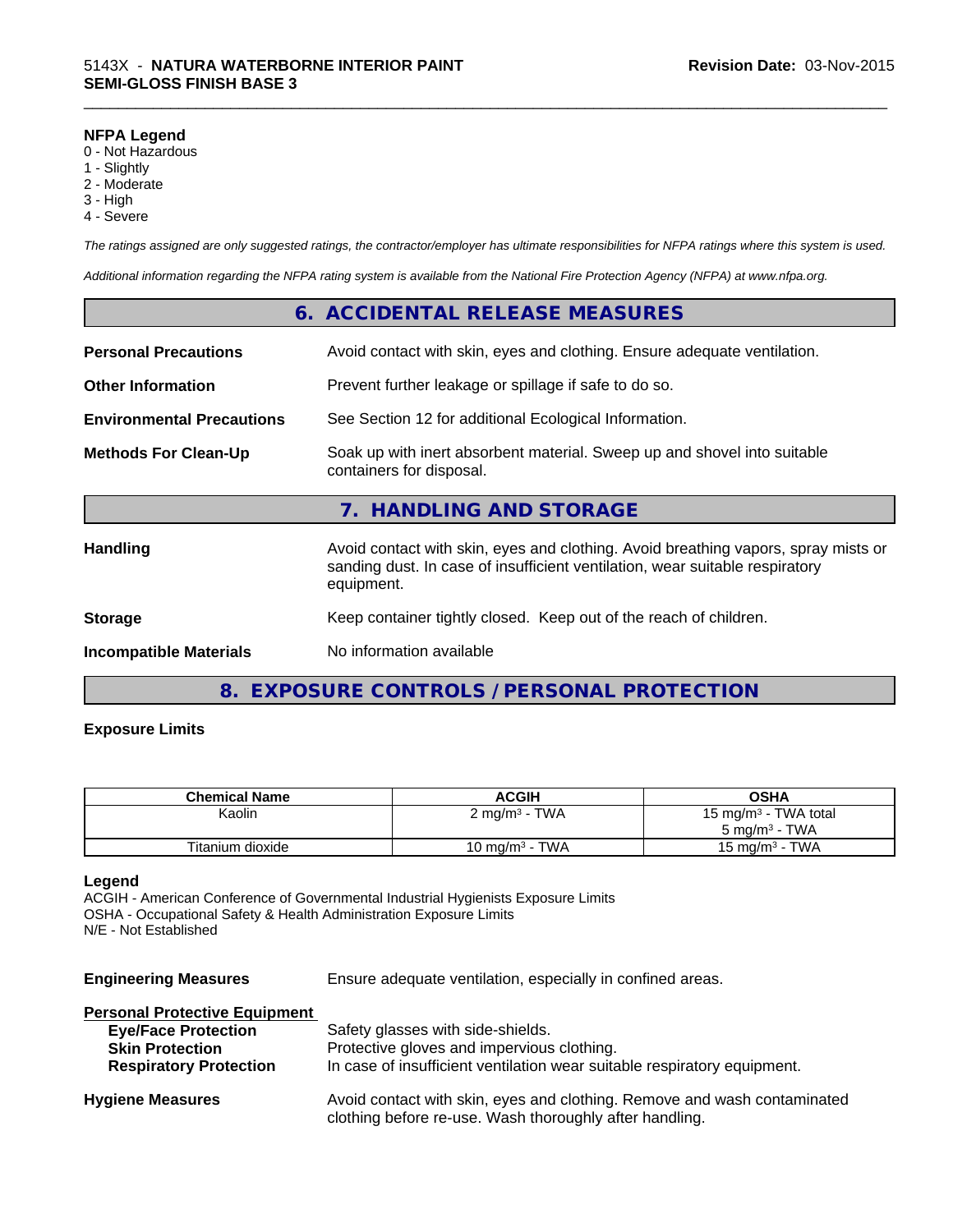# **9. PHYSICAL AND CHEMICAL PROPERTIES**

**Appearance** liquid **Odor** little or no odor **Odor Threshold** No information available **Density (Ibs/gal)** 9.3 - 9.6 **Specific Gravity** 1.11 - 1.15 **pH pH**  $\blacksquare$ **Viscosity (cps)** No information available **Solubility Note 2008 Note 2008 Note 2008 Note 2008 Note 2008 Note 2008 Note 2008 Note 2008 Note 2008 Note 2008 Note 2008 Note 2008 Note 2008 Note 2008 Note 2008 Note 2008 Note 2008 Note Water Solubility No information available No information available Evaporation Rate No information available No information available Vapor Pressure** No information available **Vapor Density Vapor Density No information available Wt. % Solids** 40 - 50 **Vol. % Solids Wt. % Volatiles** 50 - 60 **Vol. % Volatiles** 55 - 65 **VOC Regulatory Limit (g/L)** 0 **Boiling Point (°F)** 212 **Boiling Point (°C)** 100<br> **Preezing Point (°F)** 32 **Freezing Point (°F) Freezing Point (°C)** 0 **Flash Point (°F)**<br> **Flash Point (°C)**<br> **Flash Point (°C)**<br> **C Flash Point (°C)**<br> **Flash Point Method**<br> **Flash Point Method**<br> **Point Method**<br> **Point Method**<br> **Point Method Flash Point Method Flammability (solid, gas)** Not applicable<br> **Upper Explosion Limit** Not applicable<br>
Not applicable **Upper Explosion Limit Lower Explosion Limit Contract Accord Accord Accord Accord Accord Accord Accord Accord Accord Accord Accord Accord Accord Accord Accord Accord Accord Accord Accord Accord Accord Accord Accord Accord Accord Accord Accord Autoignition Temperature (°F)**<br> **Autoignition Temperature (°C)** No information available **Autoignition Temperature (°C) Decomposition Temperature (°F)** No information available **Decomposition Temperature (°C)** No information available<br> **Partition Coefficient (n-octanol/water)** No information available **Partition Coefficient (n-octanol/water)** 

\_\_\_\_\_\_\_\_\_\_\_\_\_\_\_\_\_\_\_\_\_\_\_\_\_\_\_\_\_\_\_\_\_\_\_\_\_\_\_\_\_\_\_\_\_\_\_\_\_\_\_\_\_\_\_\_\_\_\_\_\_\_\_\_\_\_\_\_\_\_\_\_\_\_\_\_\_\_\_\_\_\_\_\_\_\_\_\_\_\_\_\_\_

# **10. STABILITY AND REACTIVITY**

| <b>Reactivity</b>                         | Not Applicable                           |
|-------------------------------------------|------------------------------------------|
| <b>Chemical Stability</b>                 | Stable under normal conditions.          |
| <b>Conditions To Avoid</b>                | Prevent from freezing.                   |
| <b>Incompatible Materials</b>             | No materials to be especially mentioned. |
| <b>Hazardous Decomposition Products</b>   | None under normal use.                   |
| <b>Possibility Of Hazardous Reactions</b> | None under normal conditions of use.     |

**Product Information**

**Information on likely routes of exposure**

**Principal Routes of Exposure** Eye contact, skin contact and inhalation.

**Acute Toxicity**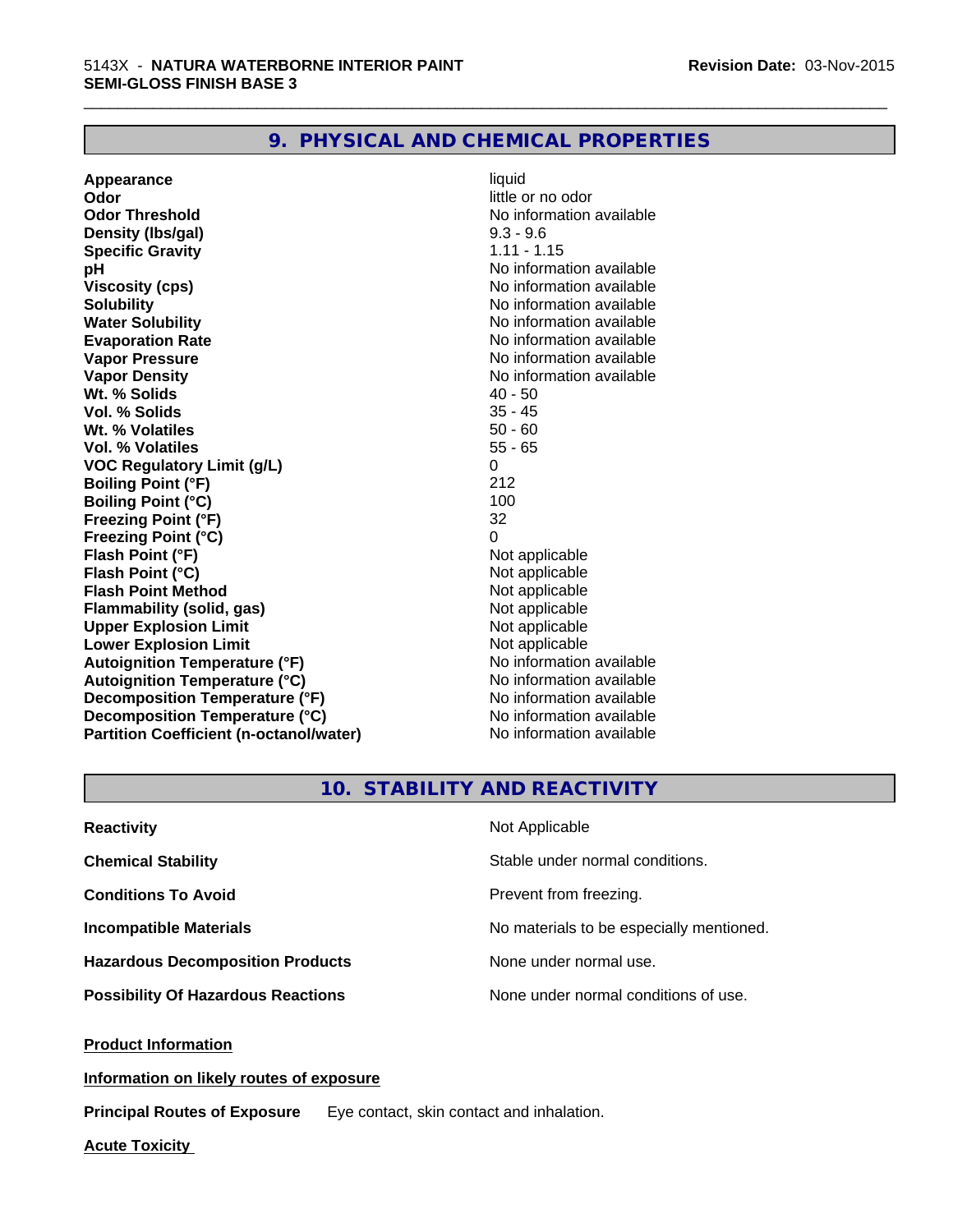| <b>Product Information</b>                                                                 | No information available                                                        |  |  |  |
|--------------------------------------------------------------------------------------------|---------------------------------------------------------------------------------|--|--|--|
| Information on toxicological effects                                                       |                                                                                 |  |  |  |
| <b>Symptoms</b>                                                                            | No information available                                                        |  |  |  |
| Delayed and immediate effects as well as chronic effects from short and long-term exposure |                                                                                 |  |  |  |
| Eye contact                                                                                | May cause slight irritation.                                                    |  |  |  |
| Skin contact                                                                               | Substance may cause slight skin irritation.                                     |  |  |  |
| Inhalation                                                                                 | May cause irritation of respiratory tract.                                      |  |  |  |
| Ingestion                                                                                  | Ingestion may cause gastrointestinal irritation, nausea, vomiting and diarrhea. |  |  |  |
| <b>Sensitization:</b>                                                                      | No information available                                                        |  |  |  |
| <b>Neurological Effects</b>                                                                | No information available.                                                       |  |  |  |
| <b>Mutagenic Effects</b>                                                                   | No information available.                                                       |  |  |  |
| <b>Reproductive Effects</b>                                                                | No information available.                                                       |  |  |  |
| <b>Developmental Effects</b>                                                               | No information available.                                                       |  |  |  |
| <b>Target Organ Effects</b>                                                                | No information available.                                                       |  |  |  |
| <b>STOT - single exposure</b>                                                              | No information available                                                        |  |  |  |
| <b>STOT - repeated exposure</b>                                                            | No information available                                                        |  |  |  |
| Other adverse effects                                                                      | No information available.                                                       |  |  |  |

#### **Numerical measures of toxicity**

#### **The following values are calculated based on chapter 3.1 of the GHS document**

**ATEmix (oral)** 275069 mg/kg

**Component** 

#### **Acute Toxicity**

Kaolin LD50 Oral: > 5000 mg/kg (Rat) Titanium dioxide LD50 Oral: > 10000 mg/kg (Rat) LD50 Dermal:  $> 10000$  mg/m<sup>3</sup> (Rabbit) LC50 Inhalation (Dust):  $> 6.82$  mg/L (Rat, 4 hr.)

**Aspiration Hazard** No information available

#### **Carcinogenicity**

*The information below indicateswhether each agency has listed any ingredient as a carcinogen:.*

| <b>Chemical Name</b>             | <b>IARC</b>                 | <b>NTP</b> | <b>OSHA</b><br>Carcinogen |
|----------------------------------|-----------------------------|------------|---------------------------|
|                                  | 2B<br>. .<br>Possible Human |            | Listed                    |
| .<br>, dioxide<br><b>itanium</b> | Carcinogen                  |            |                           |

• Although IARC has classified titanium dioxide as possibly carcinogenic to humans (2B), their summary concludes: "No significant exposure to titanium dioxide is thought to occur during the use of products in which titanium dioxide is bound to other materials, such as paint."

#### **Legend**

IARC - International Agency for Research on Cancer NTP - National Toxicity Program OSHA - Occupational Safety & Health Administration

**12. ECOLOGICAL INFORMATION**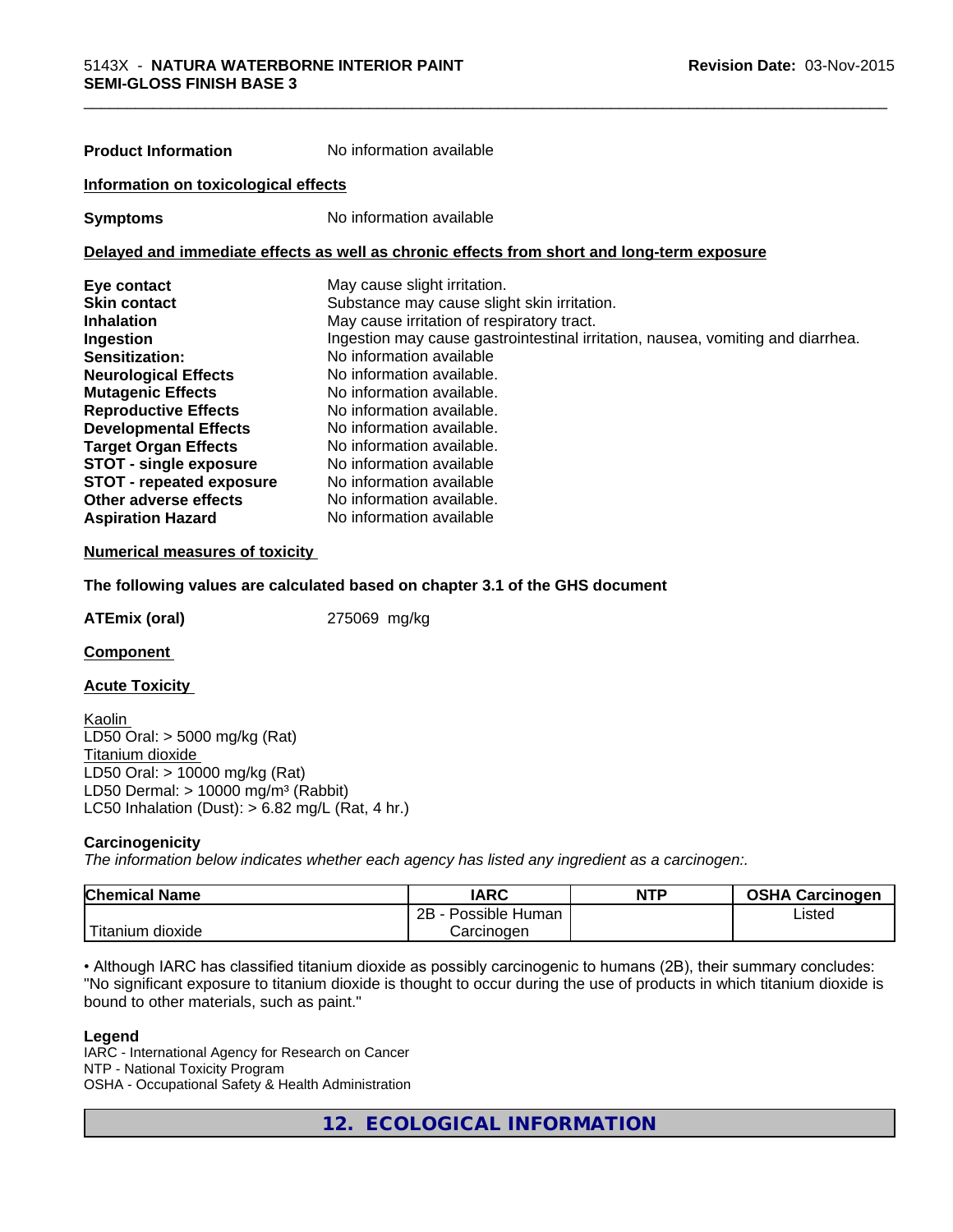\_\_\_\_\_\_\_\_\_\_\_\_\_\_\_\_\_\_\_\_\_\_\_\_\_\_\_\_\_\_\_\_\_\_\_\_\_\_\_\_\_\_\_\_\_\_\_\_\_\_\_\_\_\_\_\_\_\_\_\_\_\_\_\_\_\_\_\_\_\_\_\_\_\_\_\_\_\_\_\_\_\_\_\_\_\_\_\_\_\_\_\_\_

# **Ecotoxicity Effects**

The environmental impact of this product has not been fully investigated.

## **Product Information**

#### **Acute Toxicity to Fish**

No information available

### **Acute Toxicity to Aquatic Invertebrates**

No information available

#### **Acute Toxicity to Aquatic Plants**

No information available

#### **Persistence / Degradability**

No information available.

#### **Bioaccumulation / Accumulation**

No information available.

#### **Mobility in Environmental Media**

No information available.

#### **Ozone**

No information available

#### **Component**

# **Acute Toxicity to Fish**

Titanium dioxide  $LC50:$  > 1000 mg/L (Fathead Minnow - 96 hr.)

#### **Acute Toxicity to Aquatic Invertebrates**

No information available

#### **Acute Toxicity to Aquatic Plants**

No information available

|                              | 13. DISPOSAL CONSIDERATIONS                                                                                                                                                                                                           |  |
|------------------------------|---------------------------------------------------------------------------------------------------------------------------------------------------------------------------------------------------------------------------------------|--|
| <b>Waste Disposal Method</b> | Dispose of in accordance with federal, state, provincial, and local regulations.<br>Local requirements may vary, consult your sanitation department or<br>state-designated environmental protection agency for more disposal options. |  |
|                              | 14. TRANSPORT INFORMATION                                                                                                                                                                                                             |  |
| <b>DOT</b>                   | Not regulated                                                                                                                                                                                                                         |  |
| <b>ICAO/IATA</b>             | Not regulated                                                                                                                                                                                                                         |  |
| <b>IMDG / IMO</b>            | Not regulated                                                                                                                                                                                                                         |  |
|                              |                                                                                                                                                                                                                                       |  |

# **International Inventories**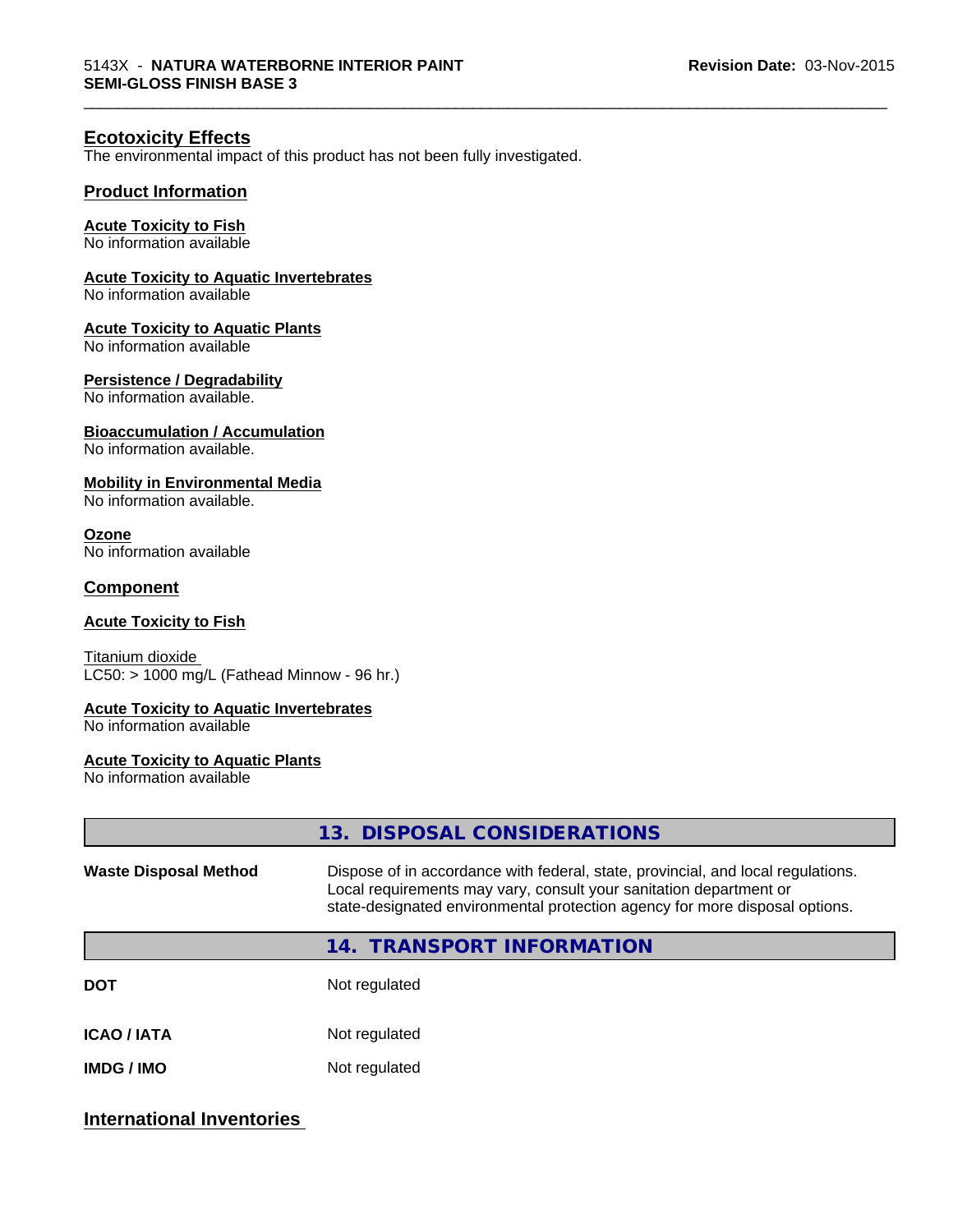| <b>TSCA: United States</b> | Yes - All components are listed or exempt. |  |
|----------------------------|--------------------------------------------|--|
| <b>DSL: Canada</b>         | No - Not all of the components are listed. |  |
|                            | One or more component is listed on NDSL.   |  |

# **Federal Regulations**

| SARA 311/312 hazardous categorization |    |  |
|---------------------------------------|----|--|
| Acute Health Hazard                   | Nο |  |
| Chronic Health Hazard                 | Nο |  |
| Fire Hazard                           | No |  |
| Sudden Release of Pressure Hazard     | Nο |  |
| Reactive Hazard                       | Nο |  |

# **SARA 313**

Section 313 of Title III of the Superfund Amendments and Reauthorization Act of 1986 (SARA). This product contains a chemical or chemicals which are subject to the reporting requirements of the Act and Title 40 of the Code of Federal Regulations, Part 372:

\_\_\_\_\_\_\_\_\_\_\_\_\_\_\_\_\_\_\_\_\_\_\_\_\_\_\_\_\_\_\_\_\_\_\_\_\_\_\_\_\_\_\_\_\_\_\_\_\_\_\_\_\_\_\_\_\_\_\_\_\_\_\_\_\_\_\_\_\_\_\_\_\_\_\_\_\_\_\_\_\_\_\_\_\_\_\_\_\_\_\_\_\_

*None*

# **Clean Air Act,Section 112 Hazardous Air Pollutants (HAPs) (see 40 CFR 61)**

This product contains the following HAPs:

*None*

# **State Regulations**

# **State Right-to-Know**

| .<br>Chemical<br><b>Name</b>      | Maeea<br>achusetts: | Jersev<br><b>N</b> OW | Pennsylvania |
|-----------------------------------|---------------------|-----------------------|--------------|
| aolir)                            |                     |                       |              |
| . .<br>÷.<br>dioxide<br>l itanium |                     |                       |              |

#### **Legend**

X - Listed

# **16. OTHER INFORMATION**

**HMIS** - **Health:** 1 **Flammability:** 0 **Reactivity:** 0 **PPE:** - **HMIS Legend**

- 0 Minimal Hazard
- 1 Slight Hazard
- 2 Moderate Hazard
- 3 Serious Hazard
- 4 Severe Hazard
- \* Chronic Hazard

X - Consult your supervisor or S.O.P. for "Special" handling instructions.

*Note: The PPE rating has intentionally been left blank. Choose appropriate PPE that will protect employees from the hazards the material will present under the actual normal conditions of use.*

*Caution: HMISÒ ratings are based on a 0-4 rating scale, with 0 representing minimal hazards or risks, and 4 representing significant hazards or risks. Although HMISÒ ratings are not required on MSDSs under 29 CFR 1910.1200, the preparer, has chosen to provide them. HMISÒ ratings are to be used only in conjunction with a fully implemented HMISÒ program by workers who have received appropriate HMISÒ training. HMISÒ is a registered trade and service mark of the NPCA. HMISÒ materials may be purchased exclusively from J. J. Keller (800) 327-6868.*